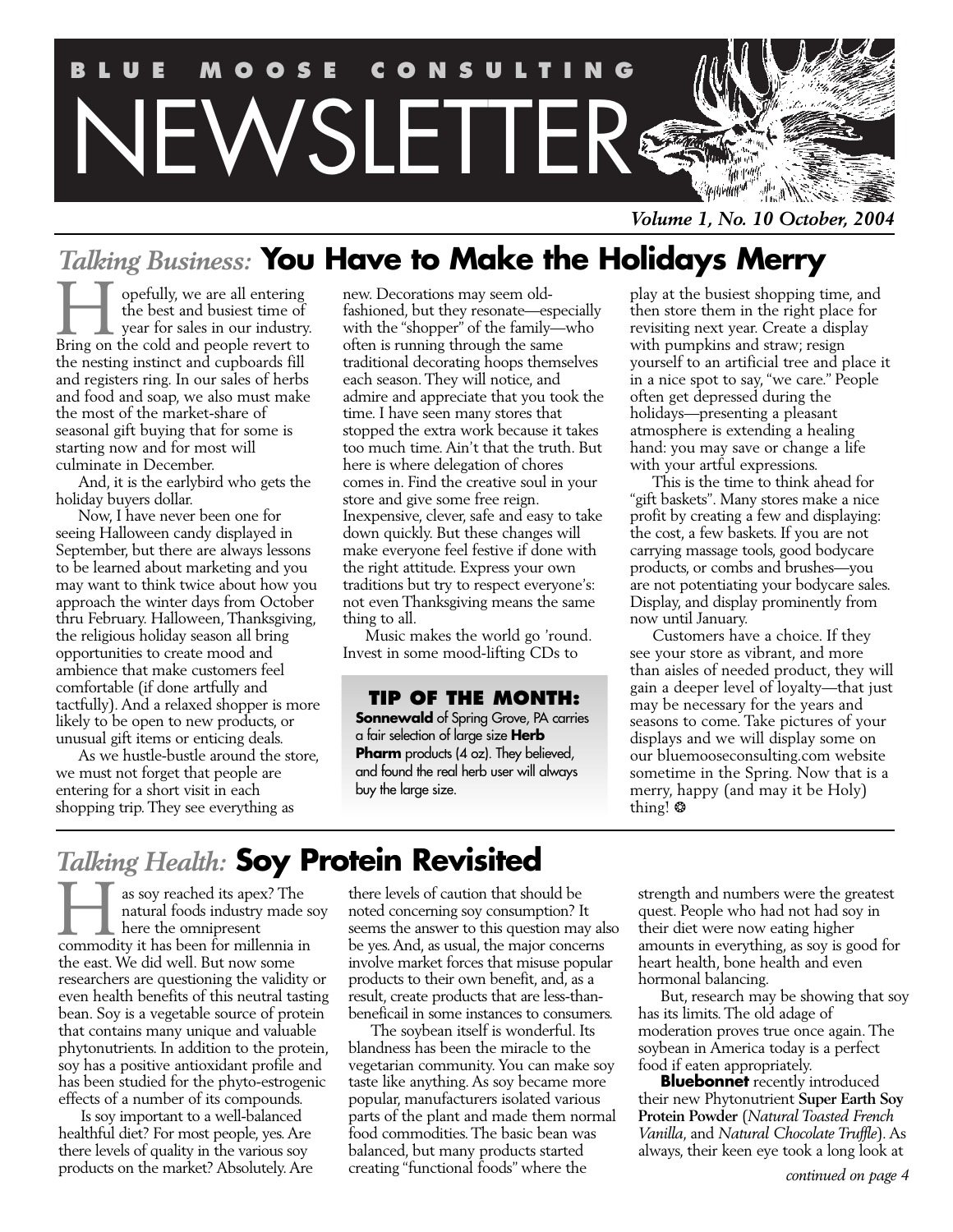

## **Show specials 20% OFF (1) ORDER PLACED BETWEEN OCTOBER 11-22.**

One order, identified as a 'show order'

## **Our best promotion yet continues through October 8.**

The **Back-to-School** promo and floor display highlight many best sellers. And the 99% recycled across-the-shoulder Earthpak® bookbag is a big hit. Don't miss this sale—the bag is worth the great sale!! **15% OFF** until 10/08

## N.B. **liquid blueberry has now passed orange as the best selling calcium in the company**

**Coming soon:** liquid l-carnitine

Bluebonnet is available only in independent health food stores

## **Expo Booth #2208**



## **Ed Smith lecture: "Internal & External 'Cosmetics'**

**For the Skin"** Friday, October 15—8:30-10:00.am Renaissance Washington, DC Hotel, 999 Ninth Street, Meeting Room 15. including treating various skin disorders such as psoriasis, eczema, acne, spider veins, aging + wrinkles dermatitis, burns & wounds.

**25th Anniversary Expo East Show Special** 25 days, October 1-25 **\$500 OR MORE = 20% OFF \$100-400 = 15% OFF**

### **October Echinacea Special**

**20% OFF** Herb Pharm Echinacea Extracts Super Echinacea® liquids and tablets, Echinacea root extract, Echinacea glycerite, Children's Echinacea glycerite, Golden Echinacea<sup>TM</sup> and glycerite, Children's Winter Health CompoundTM, Echinacea-Goldenseal Compound, Immune Defense Tonic™, Propolis-Echinacea Throat Spray

ECHINACEA SEASON IS HERE NOW!!

### **Expo booth # 3252**

Represented by BMC in part of NC Not represented by BMC in NJ, NC



## **NORDIC NATURALS**

### **SHOW SPECIAL: 15% ACROSS THE BOARD**

**New Produc**t, an instant best seller

**Mega 3.6.9 Junior™** for children ages 3 and beyond Product was used in a recent successful study for autism to be published in the Journal of Pediatrics, January 2005. Each two capsules contain 148 mg of EPA, 98 mg of DHA and 36 mg of GLA. 90 capsules \$11.97 wholesale and \$19.95 retail

Nordic Naturals floor displays catapult sales: buy and sell!!

**Dr. David Perlmutter Symposium** Oct. 16, 2:00-3:00pm **"New Research on the Benefits of Fish Oil for Brain Longevity & Weight Management"** Room 147A Convention Center

Book Signing—Oct. 16, 3:30-4:30pm—while supplies last **The Better Brain Book** by Dr. Perlmutter, M.D. and Carol Colman

**Expo Booth #3353**

Not represented by BMC in parts of PA, NJ Not represented by BMC in NC, WV



## **SHOW DEALS: 10% OFF ORDERS PLACED OCTOBER 11-15.**

Must mention show deal when placing order

**Are you focusing on a large market of health-conscious customers?** In France alone, today, homeopathy is prescribed by 25,000 physicians.

Read the labels. Newton's Homepathic product recommend 3-6 drops for their dosage, while the competition recommends 15 drops.

Newton's: Economical, organic alcohol, well-water.

Newton's is the best homeopathic choice. Learn to sell homeopathy, and see clean profits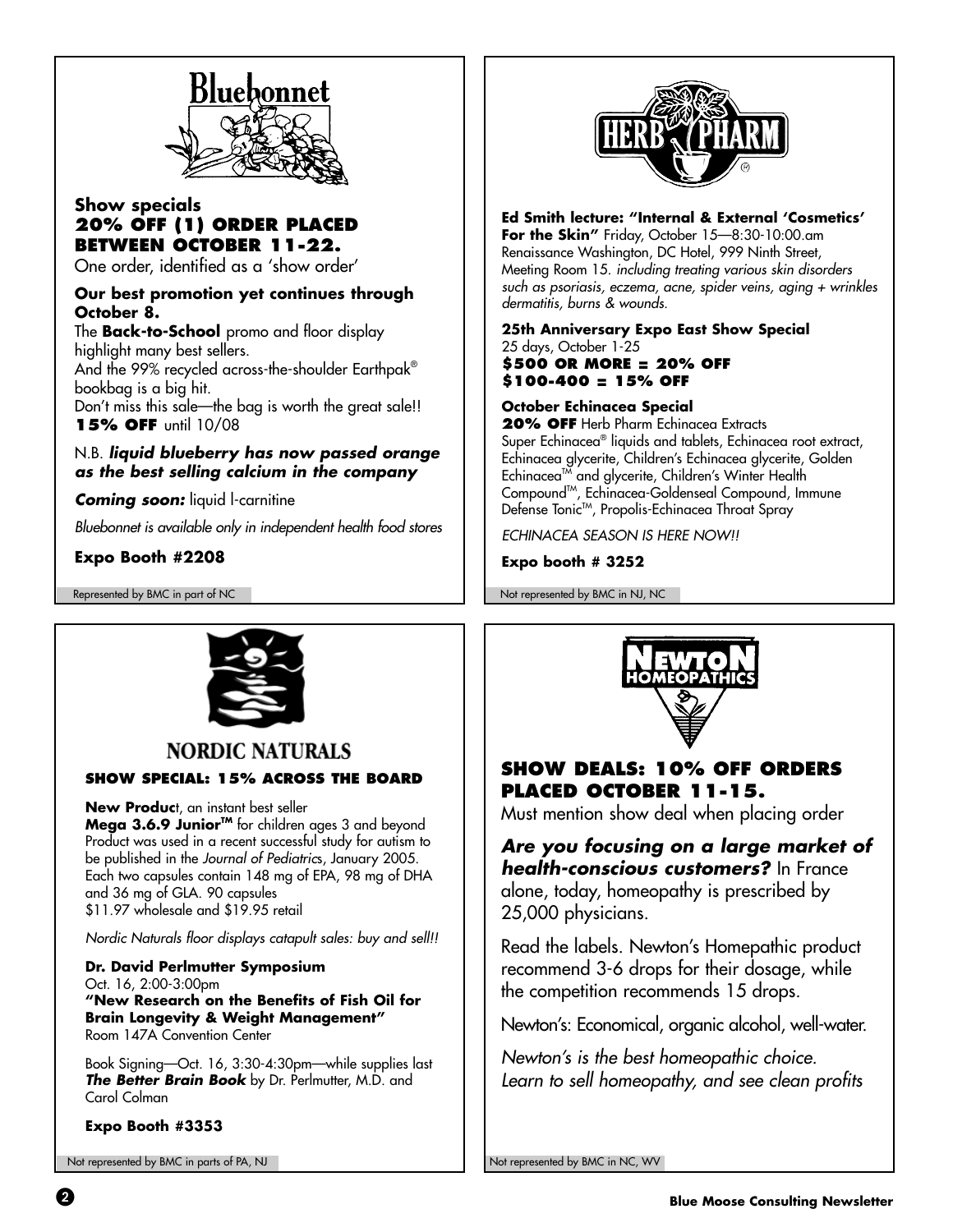**10% DISCOUNT** for orders placed at the show, or week following if attending the show

- 72 item order = **15% OFF**
- floor display purchase with 72 items = **20%**

Sampling of the hugely successful Daily Greens at our booth.

#### **Must see lecture:** Monday, October 18, 7-8:30 PM **"REVERSING DISEASE WITH ALOE VERA"**

Karen Masterson-Koch, Aloe Life President, will share info on the versatility of this miraculous herb. Jurys Doyle Hotel, Washington, DC, 1500 New Hampshire Ave, NW. free to staff-members (\$1 to the public). **Please RSVP to 202-588-8238**

\*Please note that our new price list is now in effect including a price increase

#### **Expo Booth # 3569**



Take the most successful acne/blemish product on the market, and make it more usable.

**Announcing Zero Zits pads.** Our highly successful zero zits products are now available in ready-to-use pad. Come by the booth and see

#### **Come by the booth and see the new products you should be carrying:** Natural Fungifree, Body Wash Foamers, Herpa Rescue, Yeast Rescue

School is back and a common problems may return as well. If head lice appear in a school near you, be prepared with non-toxic **Nit Kit™** The herbal formula has a happy 100% natural aromatherapy scent, uses oils and essential oils, doesn't dry out the hair or poison the scalp—and it works. **Nit KitTM** is the best natural option. Parents are looking for it now.

Real Herbs. Real Results. Real Fast

**Expo Booth #4007**

# **PERFECT**\*

## **OCTOBER SPECIALS 10% OFF ALL SHEA BUTTERS**

- 100% Pure, Unscented Shea Butter
- Lavender Lavish Shea Butter
- Mandarin Chocolate Shea Butter
- Mint Chocolate Shea Butter
- Orange Ginger Shea Butter

A shea butter that melts into the skin, superb moisture for the winter months

A tempting new product coming soon.

Are you carrying the cleanest bodycare products available?

EssentialFormulas

## **EXPO EAST DEAL: 15% OFF ON ALL ORDERS PLACED AT THE SHOW.**

## **Have a question you need answered?**

Go to the show and visit our booth! William and Michael Schoor can bring clarity to the probiotics questions you have been gathering

Friday, 11-12 or Saturday, 3-4 receive one free autographed copy of **Super Nutrition for Women** by Dr. Ann Louise Gittleman

**Expo Booth #3844**

# **OLBAS®**

Show Specials:

## **10% OFF LINE DRIVE AND COUNTER DISPLAYS 15% OFF FLOOR DISPLAYS 20% OFF OLBAS INSTANT TEA**

If you are not concentrating on getting people to try Olbas at this time of year, you are losing sales for your store. **Olbas is a**

## **national best-seller!** http://www.olbas.com

Olbas oil, pastilles, bath, cough syrup, inhaler, instant herbal tea, analgesic salve, and sports massage oil.

**Expo Booth #3515**



#### **SHOW DEAL: 15% OFF ORDERS PLACED BETWEEN OCTOBER 11-22**

must mention show order when placing order

**Juvo: a freeze-dried raw foods meal replacement**

#### **Freeze-Drying retains over 98% of nutritional properties**

Freeze drying food is the best way to preserve nutritive properties, flavor, color and aroma. When vegetables and grains are flash frozen, their moisture instantly freezes. Lowering atmospheric pressure at the freezing point vaporizes the moisture, allowing the food to dry. Quick freeze drying costs more, but minimizes the loss of nutrients, flavor and aroma.

#### **Freeze Drying Process:**

Selection of raw materials. Juvo Inc. selects over 30 natural raw materials from four food groups: whole grains, vegetables, sea vegetables and mushrooms with strict quality criteria. The process includes: inspection, washing, immersion of raw materials in water, cutting, drying, pre-freezing, vacuum freeze-drying, retrieval, grinding, mixing, packaging. Followed by stringent quality control.

**Juvo**—Take one to a meeting, office, quick lunch, mid-day picker-upper, traveling or late night snack for complete healthy meal.

Not represented by BMC in PA, NJ